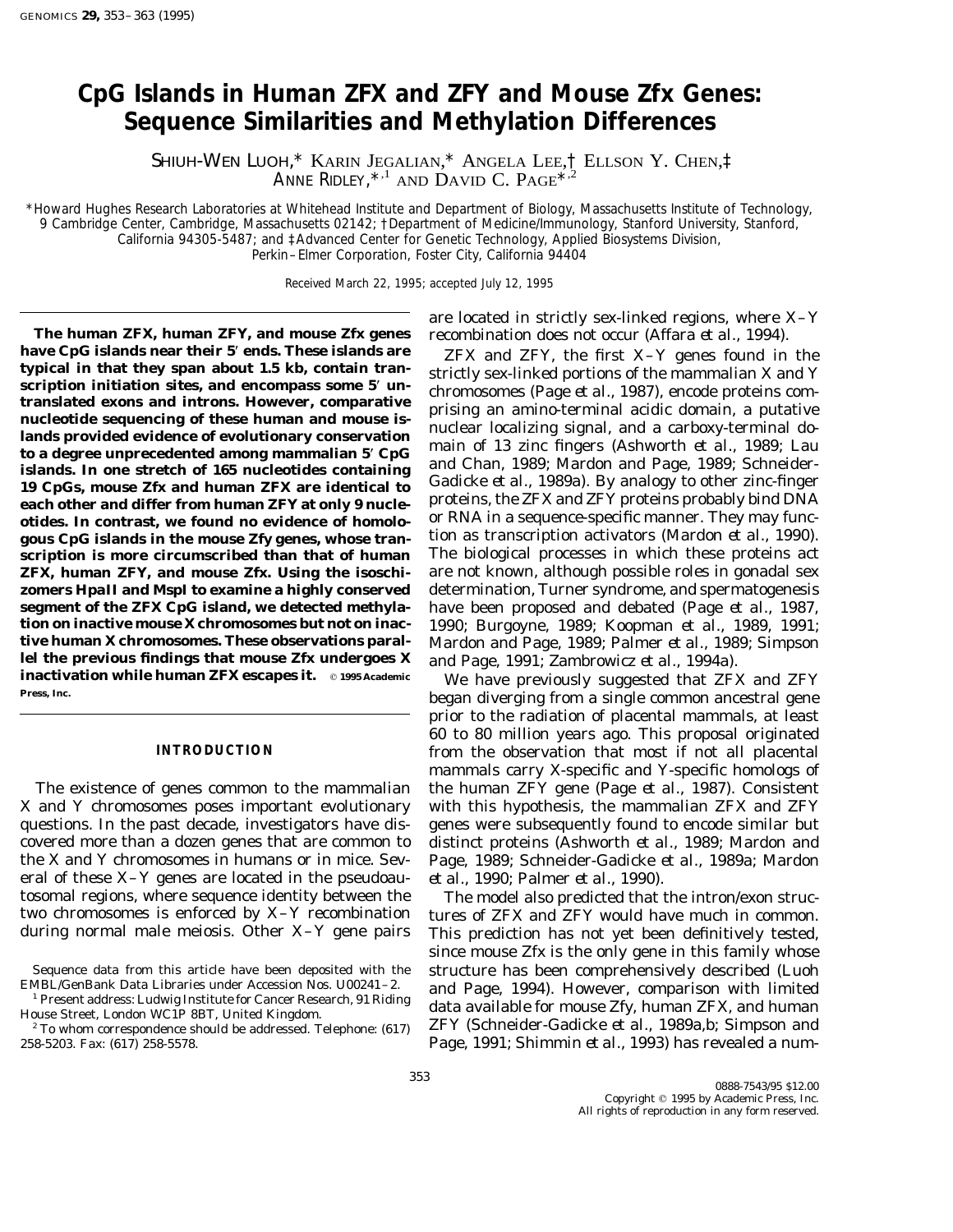span 50 to 70 kb (Schneider-Gadicke *et al.,* 1989a,b; taining coding exons—whose hybridization to X- and Luoh and Page, 1994), have been sequenced in any Y-specific restriction fragments in diverse placental mammal. Nonetheless, analysis of the limited genomic mammals established the rough outlines of the human sequence available—and of more extensive cross-hy- *ZFY* transcription unit (Page *et al.,* 1987). bridization data (Page *et al.,* 1987; Schneider-Gadicke These results suggested that CpG islands of the *ZFX et al.,* 1989b)—suggests that high similarity between and *ZFY* genes display unusual degrees of intraspecies mammalian *ZFX* and *ZFY* sequences is intermittent and interspecies nucleotide similarity, and this possi-<br>an

SacII has revealed CpG islands near the 5' ends of<br>both the human  $ZFY$  and  $ZFX$  genes (Page *et al.*, 1987;<br>Pritchard *et al.*, 1987; Schneider-Gadicke *et al.*, 1989b).<br>More intensively studied was the CpC island of mous More intensively studied was the CpG island of mouse<br>Zry where pucleotide sequencing demonstrated that worth *et al.*, 1991; Zinn *et al.*, 1991). In contrast, the *Zfx,* where nucleotide sequencing demonstrated that worth *et al.,* 1991; Zinn *et al.,* 1991). In contrast, the the island is 1.5 kb in length and has a  $G + C$  content the numan  $ZFA$  gene escapes inactivation; it is transcribed<br>of 74% (Luph and Page, 1994) (corrected). The mouse the photh active and inactive X chromosomes (Schneider of 74% (Luoh and Page, 1994) (corrected). The mouse on both active and inactive X chromosomes (Schneider-<br>*ZfxCnG* island was shown to possess promoter activity Gadicke *et al.*, 1989b). In mice and humans, most X-Zfx CpG island was shown to possess promoter activity, Gadicke *et al.*, 1989b). In mice and humans, most X-<br>to contain multiple transcription initiation sites, and linked CpG islands are unmethylated on active X chroto contain multiple transcription initiation sites, and linked CpG islands are unmethylated on active X chromo-<br>to include the first two exons, both of which are un-<br>mosomes but heavily methylated on inactive X chromotranslated (Luoh and Page, 1994). In Southern blotting somes (Wolf *et al.,* 1984; Pfeifer *et al.,* 1990; Tribioli experiments, the CpG islands of human *ZFY* and *ZFX et al.,* 1992; Singer-Sam and Riggs, 1993). Indeed, on were found to cross-hybridize at high stringency, indi- inactive mouse X chromosomes, the CpG island of *Zfx* cating that the nucleotide sequences of the two human appears to be methylated (Erickson *et al.,* 1993). Thus, genes are similar in this 5\* region (Schneider-Gadicke for many X-linked CpG islands, methylation correlates *et al.,* 1989b). with the inactivation status of the ''host'' chromosome.

from a single ancestral gene prior to the radiation of mouse *Zfx* does not, we set out to compare methylation placental mammals, these results implied that the nu- of the associated CpG islands on inactive and active X highly conserved on both the X and the Y chromosomes whether *Zfx/ZFX* CpG island methylation more closely

intron/exon structures of mammalian *ZFX* and *ZFY* conversion). Evidence for conservation rather than conare very similar if not identical. The structures of the vergence was provided by the observation that the CpG extant mammalian *ZFX* and *ZFY* genes are probably island of human *ZFY* cross-hybridized at high strinmuch like that of the ancestral gene from which they gency to genomic DNAs of a wide range of placental diverged (Luoh and Page, 1994). mammals. Indeed, the CpG island was one of four ap-Only small portions of the *ZFX* and *ZFY* genes, which parently conserved segments—the other three con-

oride similarity than their coding exons (Schneider<br>Gadicke *et al.*, 1989); Shimmin *et al.*, 1989), presume Bernard, 1993). In<br>User and CpG content are often observed (Aissani and<br>ably because shared evolutionary pressu

Given that *ZFY* and *ZFX* appear to have diverged Given that human *ZFX* escapes X inactivation while cleotide sequences of the CpG islands either had been chromosomes in the two species. We hoped to learn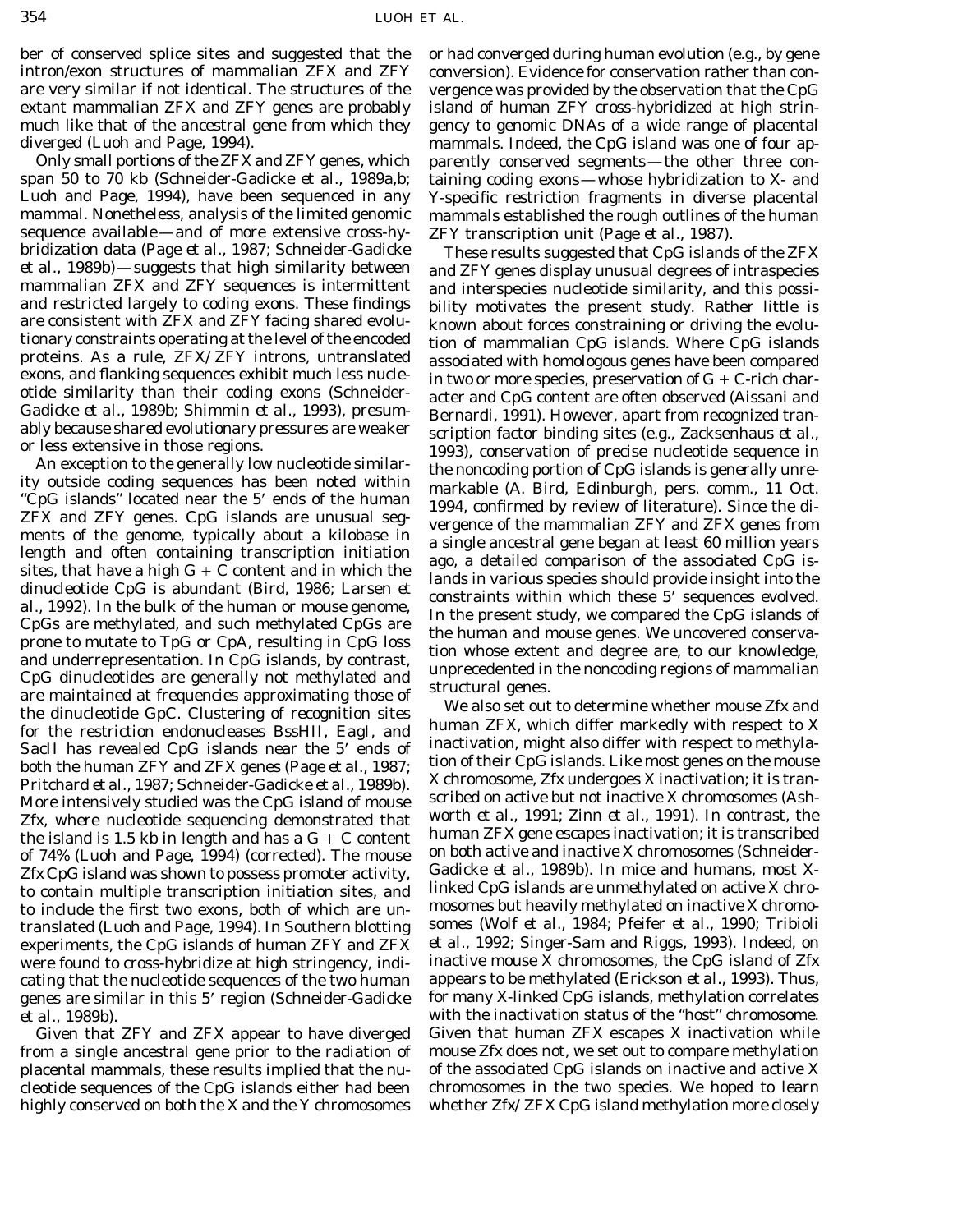Sequencing of human ZFX and ZFY genomic DNA clones. Por- 72°C. tions of the human genomic inserts of two plasmids were sequenced. PCR products were subjected to electrophoresis in 4% NuSieve Plasmid pDP1047 (Schneider-Gadicke *et al.,* 1989b) contains a 5.7-kb agarose (FMC Corporation), 90 m*M* Tris–borate, 2 m*M* EDTA, 0.5 *HindIII* fragment from the human X chromosome (phage  $\lambda$ BER113)  $\mu$ g/ml ethidium bromide, visualized with UV light, and transferred subcloned into pBluescript (Stratagene). Plasmid pDP1024 contains to nylon membrane in preparation for Southern hybridization. The a 5.2-kb *Hin*dIII fragment from the human Y chromosome (phage hybridization probe was an oligonucleotide, GGTGACGTGACGTGC-

nucleotide chain termination (Sanger *et al.,* 1977; Chen *et al.,* 1991) tide was labeled using [ $\gamma$ -<sup>32</sup>P]ATP and T4 polynucleotide kinase and using synthetic oligonucleotide primers and modified T7 polymerase allowed to hybridize with the filter overnight at 42°C in 6×SSC, 5× (Sequenase II, United States Biochemical). To sequence a 3.5-kb por- Denhardt's, 0.05% Na<sub>4</sub>P<sub>2</sub>O<sub>7</sub>, 100  $\mu$ g/ml tRNA, and 0.5% SDS. The tion of *ZFX* plasmid pDP1047, plasmid subclones were constructed filter was then washed three times for 20 min each at 42°C in  $6\times$  by restriction digestion or by using *Exo*III and S1 nucleases (Heni-SSC, 0.1% SDS and by restriction digestion or by using *Exo*III and S1 nucleases (Henikoff, 1984). Sequencing templates were (1) single-stranded DNAs rescued from pBluescript  $KS(-)$  constructs using helper phage VCS-M13 or (2) supercoiled, double-stranded DNAs prepared by alkaline **RESULTS AND DISCUSSION** lysis. To sequence the entirety of *ZFY* plasmid pDP1024, its 5.2-kb *Hin*dIII insert was digested at a unique *Sal*I site to yield 3.2-kb<br>and 2.0-kb fragments. After subcloning into plasmid pUC119, these *Sequencing of CpG Islands at 5' Ends of Human ZFX*<br>fragments were sequenced using syn fragments were sequenced using synthetic "walking" primers spaced every 400 to 500 bp.

caused by compression and other artifacts were resolved using nucle- mouse *Zfx* (Luoh and Page, 1994). To compare the 5'<br>otide analogs (e.g., 7-deaza-dGTP and dITP; United States Biochemi- CnG islands of human *ZFX* human otide analogs (e.g., 7-deaza-dGTP and dITP; United States Biochemi- CpG islands of human *ZFX,* human *ZFY,* and mouse cai; Mizusawa et al., 1986), modified reaction conditions (Sanger et  $Zfx$  in detail, we sequenced a 3.5-kb portion of the hu-<br>al., 1977; Chen et al., 1991), or 6% polyacrylamide/8 M urea/20% formamide gels. **Example gels.** man *ZFX* genomic locus (Fig. 1) and a 5.2-kb portion

library (Fisher *et al.*, 1990) using poly( $\dot{A}$ )  $^+$  RNA from OXEN, a human quenced region of *ZFX*, the frequency of CpG dinucleolymphoblastoid cell line derived from a 49,XYYYY male (Sirota *et* tides ranges from 0/150 to 31/150 nucleotides (just as al., 1981). This library was screened by hybridization with the insert<br>of plasmid pDP1207, which contains a 0.3-kb *Pst*I-*Sal*I fragment<br>from the 5' portion of the human *ZFY* genomic locus (nucleotides 6<br>through 314 as subcloned from phage  $\lambda$ OX107; Page *et al.*, 1987.) One cDNA clone land measures 1.5 kb in length, almost identical in was identified in this screen, and its 1.4-kb insert was transferred<br>into the mouse  $Zfx$  CpG island. Within this 1.5-<br>into the *Not* site of Bluescript SK(+), generating plasmid pDP1297.<br>Partial sequencing of pDP1297 reve and Chan, 1989; Palmer et al., 1990). The cDNA insert of pDP1297 appeared to be truncated at its 3\* end, probably because of internal 1.3 kb, and the incidence of CpGs, which ranges from

395-bp *Bss*HII genomic fragment (nucleotides  $-303$  to 92 in Fig. 2) [The segment sequenced was larger for *ZFY* than for from human *ZFY* was labeled with <sup>32</sup>P by random-primer synthesis human *ZFX* and mouse *Zfx;* th from human *ZFY* was labeled with <sup>32</sup>P by random-primer synthesis (Feinberg and Vogelstein, 1984) and hybridized overnight to the ge-(Feinberg and Vogelstein, 1984) and hybridized overnight to the ge-<br>nomic DNA transfer at 47°C in 50% formamide, 5× SSC (1× SSC =<br>0.15 MNaCl, 15 mMNa citrate, pH 7.4), 1× Denhardt's (0.02% Ficoll<br>400, 0.02% polyvinyl pyrr  $mM$  Sodium phosphate, pH 6.6, 50  $\mu$ g/ml denatured salmon sperm In mouse *Zfx*, the CpG island comprises the 5'-most DNA, 1% SDS (sodium dodecyl sulfate). Following hybridization, the portion of the transcription unit (Luoh and Page, 1994).<br>transfer membrane was washed three times for 15 min each at  $65^{\circ}$ C Similarly human ZEX transcr

hundred nanograms mouse or human genomic DNA was incubated been reported (Schneider-Gadicke *et al., 1989a*; Paimer<br>with 10 units *Hin*dIII or *Hpa*II or *MspI* for 4 h at 37°C in buffers *et al.,* 1990) are identical in s recommended by the manufacturer (New England Biolabs). The di- *ZFX* CpG island (Fig. 1). The 5<sup>*r*</sup> ends of these four gested genomic DNAs were then used as template in PCR with prim- cDNAs all lie within 142 pucleotides gested genomic DNAs were then used as template in PCR with prim-<br>ers (CTACCCTTCCGCATTTTCCT and GAGCTCGGAGCTGAC-<br>AAAAA) chosen from sequences conserved between mouse Zfx and and's midpoint. All four ZFX cDNAs employ the sa human *ZFX* and spanning, in both species, a 105-bp region con- first splice donor, at nucleotide 49 (Fig. 1), although taining two CCGG sites. PCR using 100 ng template DNA was car- they exhibit diverse patterns of splicing downstream

reflects the inactivation status of the gene or that of ried out in 20  $\mu$ l of 12.5 m*M* Tris, pH 8.2, 50 m*M* KCl, 12.5 m*M*<br>NaCl, 5 m*M* NH<sub>4</sub>Cl, 2.5 m*M* MgCl<sub>2</sub>, and 1 m*M* each of the two NaCl, 5 m*M* NH<sub>4</sub>Cl, 2.5 m*M* MgCl<sub>2</sub>, and 1 m*M* each of the two the two the two the two the two the two the two the two the two the two the two the two the two the two the two the two the four deoxyribonucleotides (to a final concentration of 0.125 m*M* each) and 2 units *Taq* **MATERIALS AND METHODS** polymerase were added. Thirty cycles of 1 min at 94°C, 1 min at  $62^{\circ}$ C, and 1 min at 72 $^{\circ}$ C were followed by extension for 2 min at

λOX107; Page *et al.*, 1987) subcloned into pBluescript. TGACG, chosen from sequence within the PCR product that was<br>These human genomic DNA clones were sequenced by dideoxy-<br>conserved completely between mouse and human. conserved completely between mouse and human. The oligonucleo-

 $H$ igh G + C content made the sequencing difficult. Ambiguities We had previously characterized the CpG island of *Cloning of human ZFY cDNA.* We previously constructed a cDNA of the human  $ZFY$  genomic locus (Fig. 2). In the sepriming during reverse transcription.  $0/150$  to  $28/150$  nucleotides, is slightly lower than that Southern blot analysis of mouse genomic DNAs. Genomic DNAs<br>prepared from livers of male and female FVB/N mice were digested<br>with restriction endonucleases, subjected to electrophoresis in 0.8%<br>agarose, and transferred (So

transfer membrane was washed three times for 15 min each at  $65^{\circ}$ C<br>
in 0.1× SSC, 0.1% SDS and exposed at  $-80^{\circ}$ C with X-ray film backed<br>
with an intensifying screen for 4 days.<br>
Methylation analysis of human and mou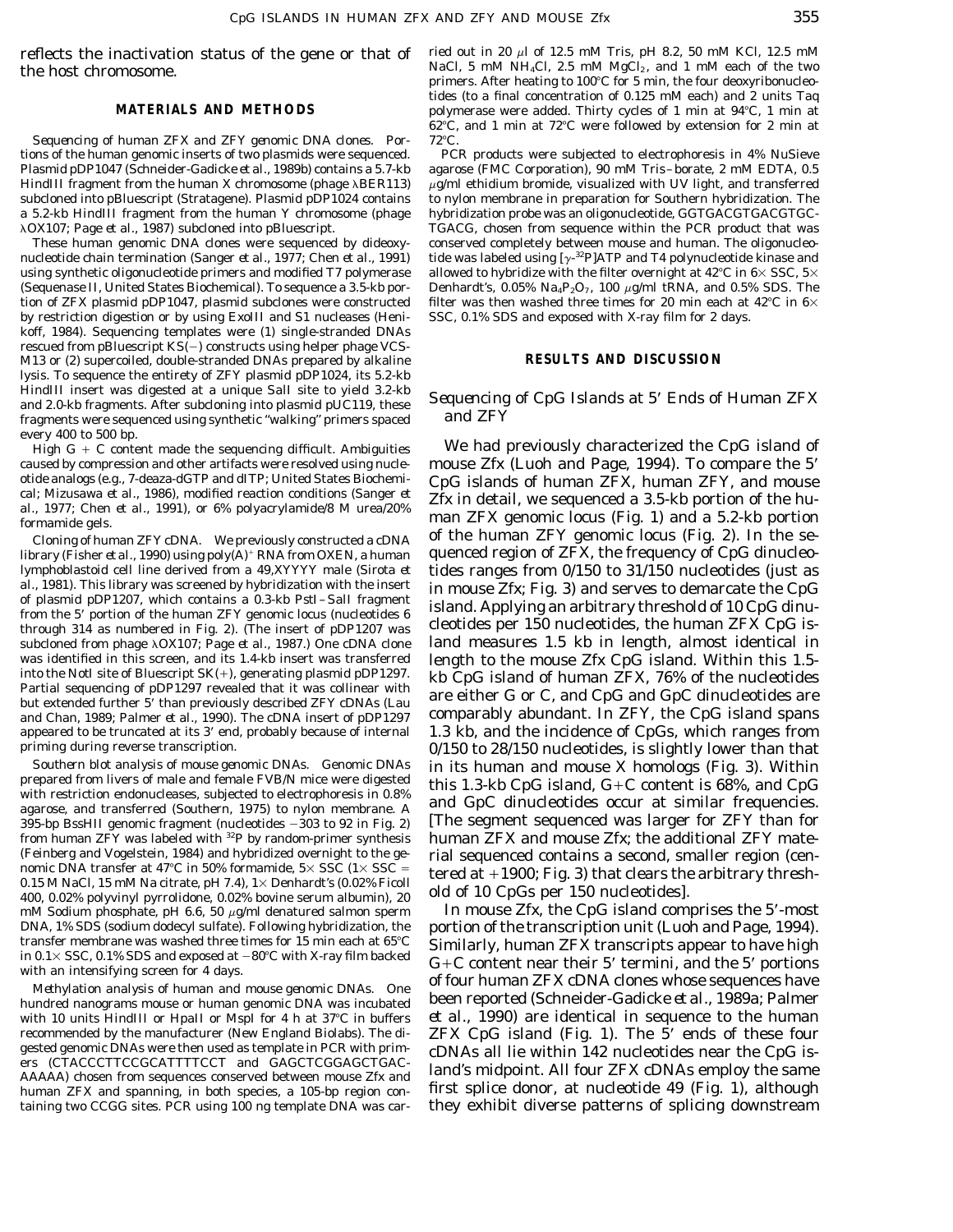## 356 LUOH ET AL.

|         | Alu repeat                                                                                                                |
|---------|---------------------------------------------------------------------------------------------------------------------------|
| -1799   | GGGAGGCTGAGGCAGGAGAATCGCTTGAACCCCGAAGGCAGAGGTTCAGTGAGCCAAGATCACGCCATTGCACTCCAGTCTGGGAGTGCAAGAAATATTAATGTGGCACACAAGCTAT    |
| $-1680$ | TTCTCATTTTTTTTTTATTGAAACAACATTGCTTAGTTTCATTTACCTTTCTGTGAAATGTCTTTCTGTGAAAGTCTATCACAGCCTGATGTAATTTTTATAAACAATGAATACATGCTGT |
| $-1560$ |                                                                                                                           |
| $-1440$ | TGAAAGCATTTGTGATTGAGAGATGTCTGAGGGAAAGGACAAATTGCATTCTGGGAGTTTTAAAGAGTTATGTCAGGCAACTAAAATACGTGGCCTCTGTATTTAAAGAGATTTCACACC  |
| -1320   | AGTATACTATTTGCTTTATAATTTTTGTGTTTCTTATTGTTTAAAAATGCCTTTAACATTTAGTGCTGTGTTAAAGGATAGCATGCCAGATTCCAGATTAATGTAAAGACTCCACTATT   |
| $-1200$ | AACTTTTCCCTAGTAACTTTAAAACAGAGTTTGGGTTCCAAGTTCAGCATGGAAAGATAGCATAAACATTTAAACTAAGTAAAGTGCGAAATACACATTTTTGAAGTTGGTAAGTGCTG   |
| $-1080$ |                                                                                                                           |
| $-960$  | AAATTCATGATTTATGAAACGATGACACCAGTCTTACATTTCACAGGCTCCCAAGCTCTGAAACACGGGTACATAGGAAAATACACAGAAAATTCCTGTTCTTTGCAACGTGCGAAACGT  |
| $-840$  | TTCAAAATGCAACTTTGCTCATCTCCCTCCCCCGTACAAACTAATAAAATCAGTTTGGCTCTGACTGCTTATTTTAAAAAGTAGACGGCCTGGTAGGTGCTCTAGGGATAACCCTTCTC   |
| $-720$  |                                                                                                                           |
| $-600$  |                                                                                                                           |
| $-480$  |                                                                                                                           |
| $-360$  |                                                                                                                           |
| $-240$  |                                                                                                                           |
| $-120$  | $\bullet$ pDP1132                                                                                                         |
|         | $\n  pbP1125, pDP1546\n$<br>$\bullet$ pCD5.1                                                                              |
| 121     |                                                                                                                           |
| 241     | CGCGCTCCGTAAGCGGGCGGGGGTTGGGGGAGGGTCGCCCGGTTGTGCCGGAGGCGGTCGAGGGCCCCGGGTCGGCTCCGCCGCCCGGCCTGGGGCACCCCCGGGGTGAGGCCTGGC     |
| 361     |                                                                                                                           |
| 481     |                                                                                                                           |
| 601     |                                                                                                                           |
| 721     |                                                                                                                           |
| 841     | GTTTCACCCTCAGCGCCCCTGGCCCTGCGCCTTCCCCCGCGCCTGTAGCCACCCGAGGCAGTCGGGGCAGCTGGCATTCCGGACACCTTGGCTTACCAGGCATACGGACCCCAGGA      |
| 961     | ATGTTATTTTTGCTTAAGTCAAATCATATGTGGCTGCTAAGGTGCTTTCGATGCATTGTTTTTCCAACAATCTTTGCCGCCCCGAGTATCTGAATAAAGGAAAAAATAAAGATTGA      |
| 1081    | GGGAAAGTTTTTGCCATTCTTTTGTCCTATAGGGAAAAAAATTGCACAACACGAGAGCGGAGGAATAAAATTTTGAATCATTCGTACTCATTTATGTGGAAACAACTTTCTTGAAAACGA  |
| 1201    |                                                                                                                           |
| 1321    | GGTATTTCGATTTTTCATTTGTGAAGTTTTAAGGCGGAGTTTCATCCCCTAACGTACTTTTTTGATTGCACACTGTGCAACTTTCTTGATAAACTCGGAGCCTACTGTTAGCGATGCAC   |
| 1441    |                                                                                                                           |
| 1561    | 1674                                                                                                                      |

**FIG. 1.** Nucleotide sequence of the 5\* portion of the human *ZFX* gene. This 3.5-kb portion of the human X chromosome (GenBank Accession No. U00241; plasmid pDP1047) includes (1) an *Alu* repeat (underlined), (2) a CpG island (shaded), (3) the 5\* ends of four cDNA clones (dots beneath sequence), and (4) the 3\* boundary of exon 1 (right bracket). Nucleotides are numbered according to 5\* nucleotide in cDNAs pDP1125 and pDP1546. The numbering scheme brings human *ZFX* and mouse *Zfx* into register within a region of sequence identity; human *ZFX* nucleotide 1 (as numbered here) is homologous to mouse *Zfx* nucleotide 1 [in Fig. 5A of Luoh and Page (1994)]. Origin of cDNA clones: pDP1132, pDP1125, and pDP1546 correspond to cDNAs 1, 3, and 2, respectively, of Schneider-Gadicke *et al.* (1989a); pCD5.1 was described by Palmer *et al.* (1990).

For human *ZFY*, no evidence that the 5' CpG island this conservation with greater precision. is part of the transcription unit had been reported. A Pairwise comparisons between the sequences of the single human *ZFY* cDNA clone extending 5' of the initi- three genes revealed that their 5' CpG islands are reator codon had been described (Lau and Chan, 1989), markably similar (Fig. 4). For example, the mouse *Zfx* but that cDNA's 5' portion did not have a remarkably CpG island is highly similar in sequence to the human high  $G+C$  content. We identified one additional cDNA  $ZFX$  CpG island along nearly all of its 1.5-kb length clone that extended 5' of the initiator codon. Partial (Fig. 4A). This similarity is not a trivial corollary of the<br>sequencing revealed that this clone, pDP1297, was col- two sequences having high G+C contents, as dot-plo linear with previously described human  $ZFY$  cDNAs analysis reveals little similarity off the diagonal. Nei-<br>(Lau and Chan, 1989; Palmer *et al.,* 1990) but extended ther is this the result of the mouse and human X chro-<br>4 44 nucleotides further 5'. The most 5' portion of cDNA<br>pDP1297 has a high G+C content and is identical in<br>sequence to a portion of the *ZFY* CpG island (Fig. 2).<br>Sequence alignment with pDP1297 reveals that the 5'<br>terminu

Page *et al.,* 1987). Sequencing of the human *ZFX* and conservation, i.e., a low rate of fixation of mutations,

(Schneider-Gadicke *et al.,* 1989a). It appears that in *ZFY* CpG islands (Figs. 1 and 2), together with the human *ZFX,* as in mouse *Zfx,* the CpG island comprises prior sequencing of the mouse *Zfx* CpG island (Luoh the 5'-most portion of the transcription unit. and Page, 1994), provided an opportunity to explore

> *ZFX* CpG island along nearly all of its 1.5-kb length two sequences having high  $G+C$  contents, as dot-plot

and Chan, 1989) actually falls within the CpG island<br>
(Fig. 2). Both cDNAs employ the same first splice donor,<br>
and *ZFY* (Hayashida *et al.*, 1992). Indeed, in most of<br>
at nucleotide 49 (Fig. 2). These findings collectiv man *ZFY* transcription unit, as in human *ZFX* and sequence of human *ZFX* is more closely related to that mouse *Zfx*. (Table 1) If of human *ZFY* than to that of mouse *Zfx* (Table 1). If gene conversion were a major force in the evolution *Conservation of Nucleotide Sequence in CpG Island* of the CpG islands, then one might again expect the Previous studies of evolutionary conservation of the greatest similarity to be exhibited by the two human mammalian *ZFX/ZFY* CpG islands had relied exclu- genes. Alternatively, if sequence similarities among the sively upon Southern blot hybridization (''ark blots''; *ZFX/ZFY* CpG islands were due primarily to simple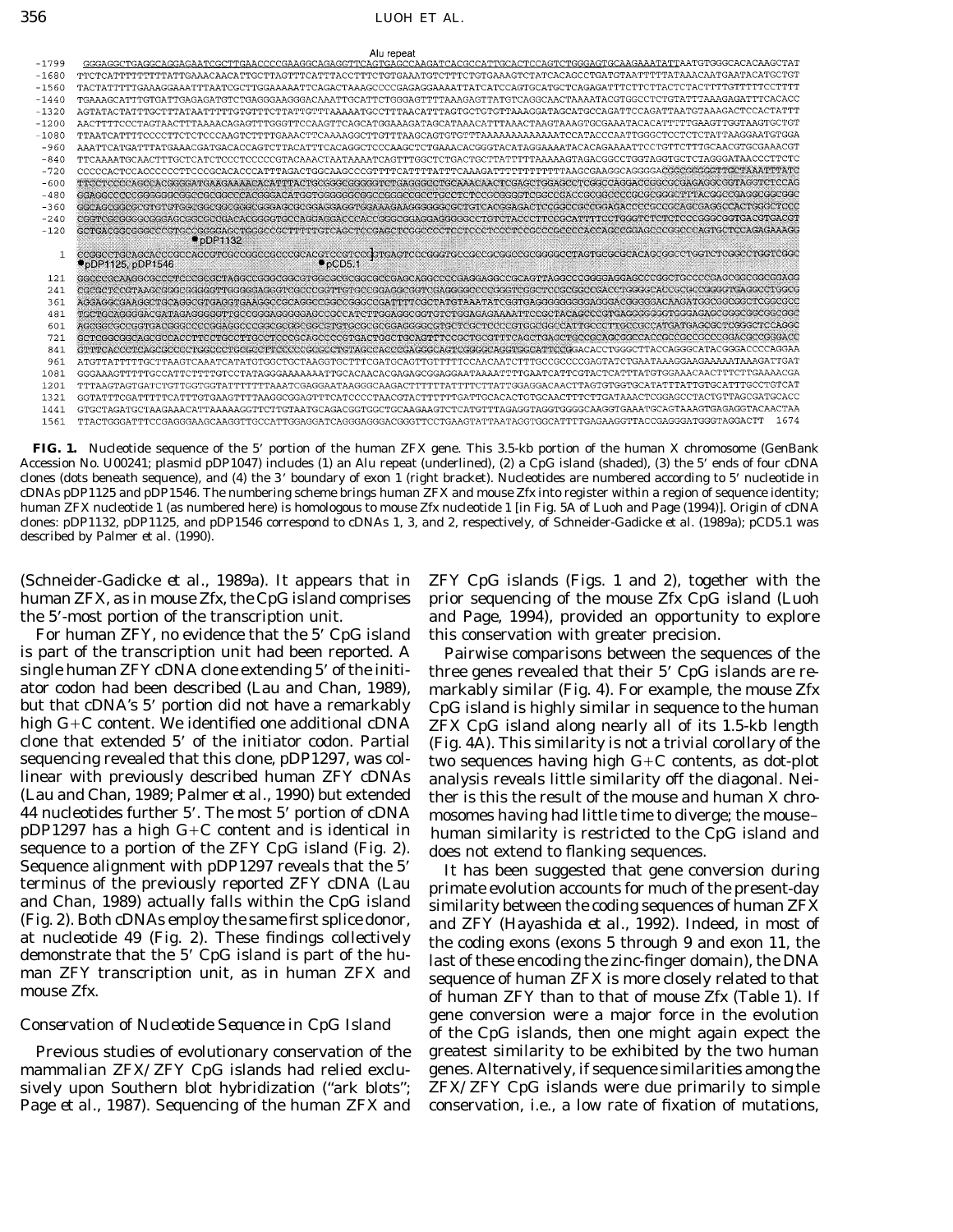|            | $-2844$                                                                                                                                                                                                                                         |
|------------|-------------------------------------------------------------------------------------------------------------------------------------------------------------------------------------------------------------------------------------------------|
| $-2760$    |                                                                                                                                                                                                                                                 |
| $-2640$    |                                                                                                                                                                                                                                                 |
| $-2520$    | ACATTTTATCAGTAATAAAAGTTTATTTGCTTTGCAGCCAGTTATTTTGTATTCACAATATACTTTTGAAATATTATCTCATCATTGTCCCTATATAAATTTTCCCTCTGTTGTGTTCT                                                                                                                         |
| $-2400$    |                                                                                                                                                                                                                                                 |
| $-2280$    | CTCTCACCAAAAGTTAACATTATGAATGAAAAGTAATGTCAAAAGCTGTTTAGTTTATCTGAACTACCTCTGATCTTTCAGATTAGGAAACATCTTTTTCCTTTATATTCCTTAGCTGT                                                                                                                         |
| $-2160$    | TCTTTCTGAAGTGCTTTATATATTGGTAATTTTATAATAATAACCTAGGATTTTTGATAAGCATGTAAGTATTAACAATAATGTTTACTTTGTTTTTTGTGTCTGACCATGTTGCTTAC                                                                                                                         |
|            | Alu repeat                                                                                                                                                                                                                                      |
| $-2040$    | AGTTGACATGAGACCCCATTCTTGACATACCATAAGGACATTAAATGAAGGCCTTTGGAAAATATTTGATTTACAGCTGTAATCCCAGTGCTTTGGGAGGCCATGGCTGTTACACTGAAC                                                                                                                        |
| $-1920$    | TAGAGAGTTCAAGGCTGAGTGAGCTACGAAGGTGCCACTGCACTCCAGCCTGCGTGGCAGAGCCAGGTACCATCTCTAAAAACTTGAACGTTATCAGTATTTTGAAATTATGTTAATTAC                                                                                                                        |
| $-1800$    |                                                                                                                                                                                                                                                 |
|            | Alu repeat                                                                                                                                                                                                                                      |
| $-1680$    |                                                                                                                                                                                                                                                 |
| $-1560$    | AATTTTTTTGTACAGATGGATCGCCCTATTTTCCAGGCTTGTCTCCAACTATCAGTTGAGCACAAGCTGATTTTATCTCAGCCTTCCAAAGTGTTTTGGAATTACAGGGGTGAGCCGCCT                                                                                                                        |
| $-1440$    | CTCATTTATCATTTTTGAAACAAAAGGTAACGACTTGAGAAAACAAGGTCAAACCAATGGTTTGAAAAGAGAATTCGTATCCAGCACTTAACTCTTATATCAACTATGTACCACTGGTTT                                                                                                                        |
| $-1320$    | TCCTTTCGTAAAGCATTTTATGATTTTTAGGTTTCTCAGTTAAGGACAAGATGATTTCTGAGTTTTAAAAATAGGTATGCTAGAAAACTGAAATACCTGGCCTCTACATTTAGAGATTAC                                                                                                                        |
| $-1200$    | CGGCTCTGGCCACAGGCTGCAGTGCAGTGGCTTGATCACACTGTGCCGCCTGTATCTGCTGGCCTCAAGCGATACTCCAGCCTTGTCCTCCCAAAGCGCTCAGAGGTGAGCGACCGCGAT                                                                                                                        |
| $-1080$    | AGGCATGTTTAACTTTTAGTAGCAACTTTTAAACACAGTTTGGGTACCTAGTTTAATGGGAAATTAGAGTGCATTAAAACGTAAAGTAATGAAAACGCACAATACACGTTTTTGGAGTT                                                                                                                         |
| $-960$     | CATCAGTACTATCTGTTTAATCAAATGCATTTTCCTCTCAGTCTCTAAAGCCTTTTTAAACTTTAAGAGGATAAATATTTTGTAAGAAGACAATCCCAAAACCAATTGTTAGTTTACAT                                                                                                                         |
| $-840$     |                                                                                                                                                                                                                                                 |
| $-720$     |                                                                                                                                                                                                                                                 |
| $-600$     | GCCAACAAAGGAGACAGTGGGGAATGCTATATGTCTGTATCTGCTTTCCTCCTCAACCCTAGGAATAAAGTAAACACGTTTACTGAGGGCGGGGTCTAAGGGCCTGCAACAATGAGATC                                                                                                                         |
| $-480$     |                                                                                                                                                                                                                                                 |
| $-360$     | CCGCTTGCCTGCACGCAACCAACTAAGGCGGTGGTGCGCAAGTAGTGGTGACGGCGGGGCGGGAGAAAAGGAACGTCTGACGGAAACTCCAGTGCCGGAGACCCCACGGATGAGTCA                                                                                                                           |
| $-240$     |                                                                                                                                                                                                                                                 |
| $-120$     |                                                                                                                                                                                                                                                 |
|            |                                                                                                                                                                                                                                                 |
| $1\,$      | CCGTCCTGCAGCAGCCGCCGCTGTCGCCGACCGCCGCACATCCGTCGGGTGAGTCCCGCGTGCCCCGCGGGGCCGGGGCCTAGTGCGCGCAGTAACCTGTTTGTGGCCTGGTCGGC<br>$\bullet$ pDP1297<br>$pYF-3$                                                                                            |
|            |                                                                                                                                                                                                                                                 |
| 121        | GTCCCGTAGGGCGCCCTCCCGCGCTAGGCCGGCCGGCGTGGCGCTCGGCGCCGAACAGGCCCCGAGGAGGCCGCAGTTAGGCCTAGTGATTATCCAGTGCCCTGAGCGGCTGCGGAGGT                                                                                                                         |
| 241        | GCGCTCCATAAGCGGGCAGGGTGGGAAAAGTTCGCCCGCTTGTCCGGAAGGCAGTTGATGGACCTGGGGTCGACACCACTGCGGACGCAGGGCACGGGGCGGGAAAGGCGAAGGCGAA<br>TGCAGGCGTGAGGTGAAGGCCGGAGGCCTGCTGGGCCTATTTTCGCTATGTAAATGTCCGCGAAGGGGAGGAGGGGCGGGGGCAAGATGGCGGCTGCTAGGCGCTGCTGCTGGGGAG |
| 361<br>481 | TATTGAGAGTGTTGTCGGGAGGCGGAGCCGCCATCTTGAAGGCGGTATCTGGAAAAAAATTCGGTTATGATCCTTGAGGCGGGATGGGGAAAAGGACGCGGCGGCGGCGGCAGCGCA                                                                                                                           |
| 601        | GCCTCCGGCGGGGGGGGCGTGTCTGCGCAACAGGGCGTGCTCCTTCCCTTGGCGGCCCTTGCCTTTGTCGCCATATGCGCGCGTACGTTCCAGAGCGCTGCGGCAGCGCCACCTTTCGGCC                                                                                                                       |
| 721        | TTCCCCTCACAGCCCATCCTTGGCTGGGTGCAGTGTCGGCTACGCTTTAGGTGACATGCCGCAGGCGTCCGTTCGGGCGGCGGGTCATTTCGCCCCCTCAGCGCTCCCGGCTCTGTGCCC                                                                                                                        |
|            | TTCCGAGAGTCTACAGCCACCCGTTTCAGCAGGTGGCAATTCGGGCATCTAGGCTCACGAGAGCACATAAATTCCAGAAAATTTTATTTTCCCTAATTAAAGTCATTATGTGGCTGTTCG                                                                                                                        |
| 841<br>961 | GGGACCTTCGATGCGCTTATTTTTCAACCATCATTGCCTCTTCGAGGATCTGCAAAATAGAACTGGAATTTATTATGAAAAAGTTATTAGGCACTCGTCCAATAGACAGTACAGTACAAA                                                                                                                        |
|            |                                                                                                                                                                                                                                                 |
| 1081       |                                                                                                                                                                                                                                                 |
| 1201       | TTTTGAGTAAGAGATGGAAAATAGGCAGAAGAGGTATTTTTCTTTTGAAAGACAATTCATGCATTACTTGTAGGTTCATATACCCATGATGACATTGAGATTTTATTTGAAATTTCTT                                                                                                                          |
| 1321       |                                                                                                                                                                                                                                                 |
| 1441       | AATGCAGAACGTGACTGCAAAAAGTTTGCTGCGGGCATTTCACAGGAAGGCGAGGTTTCAGTTTGCAAAATTGGGAATCCTGAAGTAGATGGGGTTTAGCTAGGGTGAGGAATGGGAGTA                                                                                                                        |
| 1561       |                                                                                                                                                                                                                                                 |
| 1681       |                                                                                                                                                                                                                                                 |
| 1801       | TGATCAAGAAGGTAGCTGTTTTTTGGCCAGGTGCGGTGACTCACGCCTGTAATCCCACCACTTTGGGAGGCCGAAGTGCGCGGATCACCCGAGGTCAGGAGTTCGAATCCAGCTCGAGAC                                                                                                                        |
|            | Alu repeat                                                                                                                                                                                                                                      |
| 1921       | CAGCTGGAGACCGACATAGCGAAACCCCGTCTCTACTAAAAATACAAAAAAACTAGCAAGGCATGACGGCGCGCCTGTAATCCCAGGTACTTTGAAGGCGGAGGTTGCAGTGAGTCGA                                                                                                                          |
| 2041       |                                                                                                                                                                                                                                                 |
| 2161       | TTTGCATCAAAAGTTTACCAAATAATCTTTTGCTCCTATTTAAAATTTAAGAAAAGTTGTATTTACTGTGGTTGAAAAGTACAAAGTACAGGAAATCAGTTTGAGAGGTATGTTTAGA                                                                                                                          |

**FIG. 2.** Nucleotide sequence of the 5\* portion of the human *ZFY* gene. This 5.2-kb portion of the human Y chromosome (GenBank Accession No. U00242; plasmid pDP1024) includes (1) three *Alu* repeats (underlined), (2) a CpG island (shaded), (3) the 5\* ends of two cDNA clones (dots beneath sequence), and (3) the 3\* boundary of exon 1 (right bracket). Nucleotides numbered according to the 5\* nucleotide in cDNA pDP1297. The numbering scheme brings human *ZFY* into register with human *ZFX* and mouse *Zfx;* human *ZFY* nucleotide 1 (as numbered here) is homologous to human *ZFX* nucleotide 1 (Fig. 1) and to mouse *Zfx* nucleotide 1 [Fig. 5A of Luoh and Page (1994)]. Origin of cDNA clones: pDP1297, this paper; pYF-3 described by Lau and Chan (1989).

one might expect the greatest similarity to be exhibited maintained by restricted divergence of homologs from by the two X-linked genes, since the split between mu- their common ancestor. (Of course, the present data do rine and human lineages appears to have occurred not allow us to rule out small gene conversion events. after divergence of *ZFX* from *ZFY* began. The latter Comparative study of a Y-linked mouse homolog could expectation is borne out by our analysis: The greatest strengthen our conclusion, but such study is not possisimilarity is exhibited by the mouse *Zfx* and human ble in the case of the CpG island, as discussed below.) *ZFX* CpG islands (Fig. 4A). In the case of mouse *Zfx* Closer examination of the dot plots suggested that and human *ZFY* (Fig. 4B), and also in the case of hu- the most striking sequence similarities are found in or man *ZFX* and human *ZFY* (Fig. 4C), sequence similar- about the first 5'-untranslated exon (Fig. 4). This was ity is somewhat less extensive and less uniform, al- confirmed by direct comparison of nucleotide sethough nonetheless striking in its extent, nearly 1 kb quences, which revealed near identity among mouse in both instances. Again, in each pairwise comparison, *Zfx,* human *ZFX,* and human *ZFY* about the transcripnucleotide similarity is limited to the CpG island and tion initiation sites, in the first 5'-untranslated exon, does not extend to flanking sequences. Thus, dot-plot and extending downstream into the first intron (Fig. analysis (1) reveals remarkable mouse–human and hu- 5). Again, the two X-linked genes show the highest simman X–human Y similarities, (2) demonstrates that ilarity. Mouse *Zfx* and human *ZFX* are absolutely identhe similarities are restricted to the CpG island itself, tical to each other and are 95% identical to human *ZFY* and (3) provides evidence that similarity has not been in a 165-bp portion of the first 5' untranslated exon created anew by gene conversion but instead has been (nucleotides  $-136$  through  $+29$ , as numbered in Fig.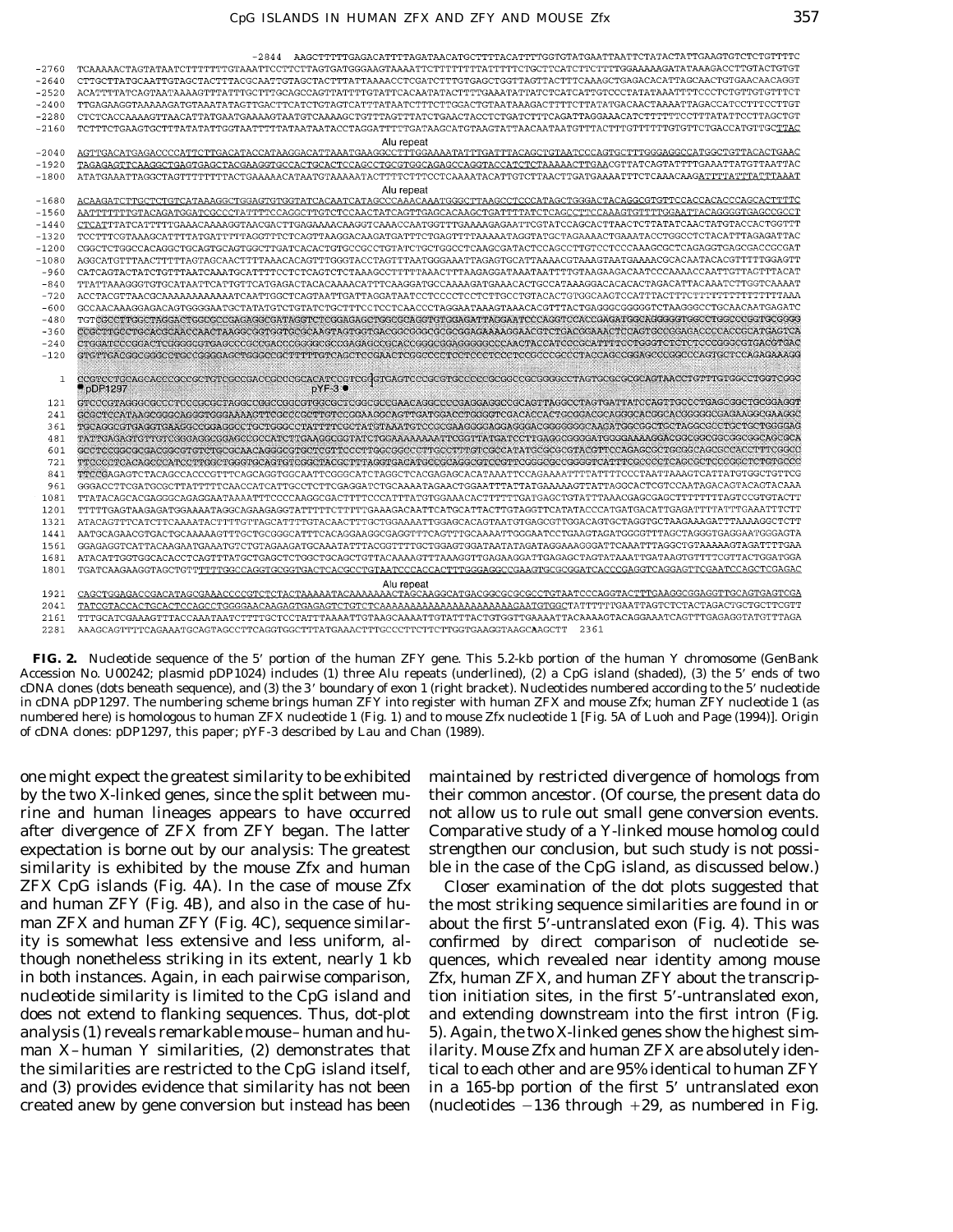

**FIG. 3.** CpG dinucleotide frequency in 5\* portions of mouse *Zfx,* human *ZFX,* and human *ZFY* genes. Graphs depict number of CpGs per 150 nucleotides immediately following indicated nucleotide. Sequences analyzed: mouse *Zfx,* 2.9-kb segment in Fig. 5A of Luoh and Page (1994); human *ZFX,* 3.5-kb segment in Fig. 1 of this paper; human *ZFY,* 5.2-kb segment in Fig. 2 of this paper. Sequences aligned at nucleotide 1, as described in Figs. 1 and 2. Outside sequenced regions of mouse *Zfx* and human *ZFX,* the *x* axis is shown as dashed line.

5), a region that contains 19 CpGs and a mouse *Zfx* comm., 11 Oct. 1994). In other conserved portions of*ZFX*

Luoh and Page, 1994).  $\qquad \qquad$  (at position +1; Fig. 5).

Why does the 5\* CpG island of the mammalian *ZFX* and *ZFY* genes display such extensive conservation of *No Closely Related CpG Island on Mouse Y* nucleotide sequence? The importance of this question is *Chromosome* underscored by the general lack of such conservation in the few other 5\* CpG islands whose sequence has been The Y chromosomes of most placental mammals, determined in two or more mammalian species (e.g., apart from rodents, appear to carry a single homolog Zacksenhaus *et al.,* 1993; A. Bird, Edinburgh, pers. of the human *ZFY* gene (Page *et al.,* 1987). In contrast,

transcription initiation site. This degree of nucleotide and *ZFY,* nucleotide sequence is maintained across evosequence conservation rivals or exceeds that seen in lutionary time by functional constraints on the encoded the most conserved portions of the *ZFX/ZFY* coding proteins (Schneider-Gadicke *et al.,* 1989b; Mardon *et al.,* regions, i.e., exons 10 and 11, the latter encoding the 1990). This explanation seems not to apply to the CpG zinc-finger domain (Table 1). island, since we find no evidence that it encodes a protein The alignment of mouse *Zfx*, human *ZFX*, and hu- (i.e., no conserved long open reading frame). Such conserman *ZFY* sequences shown in Fig. 5 also helped us vation of nucleotide sequence is most uncommon in the recognize two striking parallels in the structure of the noncoding regions of protein-encoding mammalian three genes' transcripts as captured in cDNA clones. genes, and we would appreciate readers bringing other First, all three genes employ the same (or, more such examples to our attention. Might the *ZFX/ZFY* strictly, a homologous) first splice donor, at nucleotide CpG island have duties that are broader or more de-49. Second, for each of the three genes, at least one manding than those of most mammalian CpG islands? cDNA clone has been obtained whose 5\* terminus is at If so, the conservation of precise nucleotide sequence sugthe same (homologous) nucleotide [position 1 as num- gests to us that this CpG island functions as a polybered in Figs. 1, 2, and 5; also see Fig. 5A of Luoh nucleotide, either DNA or RNA, perhaps in transcripand Page (1994)]. We would not be surprised if the tional or translational regulation of *ZFX, ZFY,* or other transcription start sites employed by human *ZFX* and genes. Perhaps this polynucleotide forms a functionally *ZFY,* which have not yet been identified, were homolo- important secondary structure, which might account for gous to the sites used by mouse *Zfx,* most of which fall the identical (or homologous) 5\* ends found in several within conserved portions of the CpG island (Fig. 5 and mouse *Zfx,* human *ZFX,* and human *ZFY* cDNA clones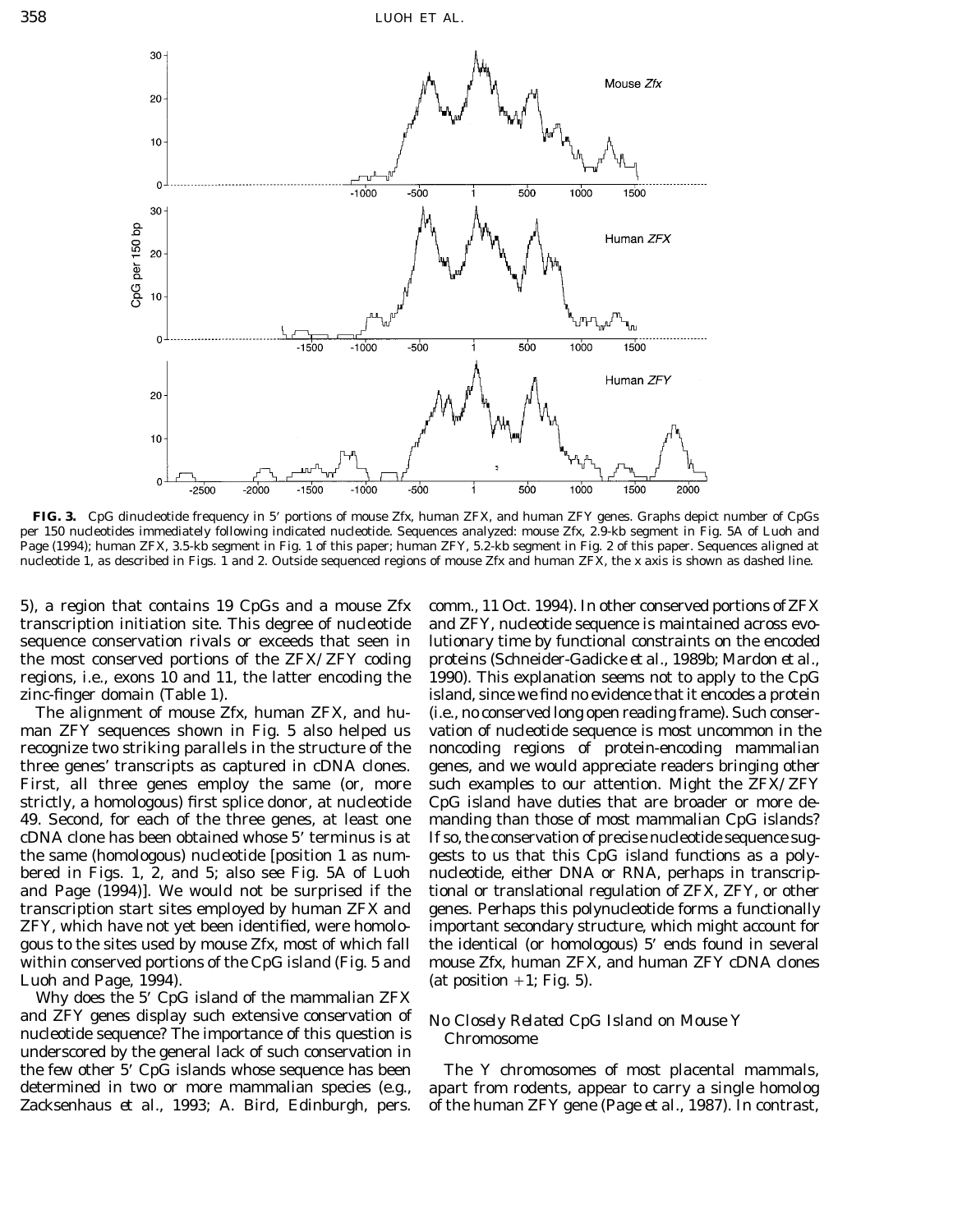

the mouse Y chromosome carries two homologous genes, *Zfy1* and *Zfy2* (Page *et al.,* 1987; Mardon and Page, 1989; Mitchell *et al.,* 1989; Nagamine *et al.,* 1989; Simpson and Page, 1991), the result of an intrachromosomal duplication that occurred during rodent evolution (Mardon *et al.,* 1989).

Sequences closely related to the CpG island of human *ZFY* were previously detected on the Y chromosomes of most placental mammals tested, but not mice (Page *et al.,* 1987). The negative results obtained with mice in these earlier Southern blotting experiments could not be interpreted with confidence, since the CpG island was not well defined then, and the hybridization probes employed were not optimal, extending well beyond what we now know to be the bounds of the CpG island. We repeated these experiments using a smaller, 395-bp hybridization probe derived from the most conserved portion of the CpG island. Under conditions where this CpG island probe hybridized strongly to mouse *Zfx* (and to X- and Y-specific restriction fragments in humans; not shown), the probe detected no other locus in the mouse genome (Fig. 6). We conclude that there are no closely related CpG islands on the mouse Y chromosome. This is in accord with recent data, which suggest that the mouse *Zfy1* and *Zfy2* genes employ TATA box rather than CpG island promoters (Zambrowicz *et al.,* 1994b).

The absence of highly conserved 5' CpG islands adds to the list of characteristics known to distinguish the mouse *Zfy1* and *Zfy2* genes from their most thoroughly studied homologs: mouse *Zfx,* human *ZFX,* and human *ZFY.* Although the mouse Zfy proteins exhibit the usual two-domain structure—an amino-terminal acidic half and a carboxy-terminal string of 13 zinc fingers—their amino acid sequences differ substantially from those of mouse Zfx, human ZFX, and human ZFY. In the zinc-finger domain, for example, the mouse Zfx protein is 99.5% identical to human ZFX, 97% identical to human ZFY, but only 80% identical to mouse Zfy1 or Zfy2 (Page *et al.,* 1987; Ashworth *et al.,* 1989; Mardon and Page, 1989; Schneider-Gadicke *et al.,* 1989b; Mardon *et al.,* 1990).

Perhaps of more direct relevance to the issue of 5' CpG islands are dramatic differences in patterns of expression. While the human *ZFX* and *ZFY* and mouse *Zfx* genes seem to be ubiquitously expressed (Schnei-

FIG. 4. Pairwise comparisons of DNA sequences from 5' portions of mouse *Zfx,* human *ZFY,* and human *ZFX* genes. (**A**) Dot-matrix comparison of a 3.0-kb portion of human  $ZFX$  (nucleotides  $-1300$ through  $+1674$  as shown in Fig. 1) with a 2.9-kb portion of mouse *Zfx* (entire sequence in Fig. 5A of Luoh and Page, 1994). Analysis (Maizel and Lenk, 1981) employed a ''window'' of 19 nucleotides and "stringency" of 17. Above the *x* axis is a drawing of the 5' portion of mouse *Zfx* indicating the locations of a CpG island (black line), exons 1 and 2 (open boxes), and four transcription initiation sites defined by S1 nuclease analysis (Luoh and Page, 1994). (**B**) Comparison of a 3.0-kb portion of human *ZFY* (nucleotides  $-1344$  through  $+1656$ as shown in Fig. 2) with mouse *Zfx.* (**C**) Comparison of human *ZFY* with human *ZFX.*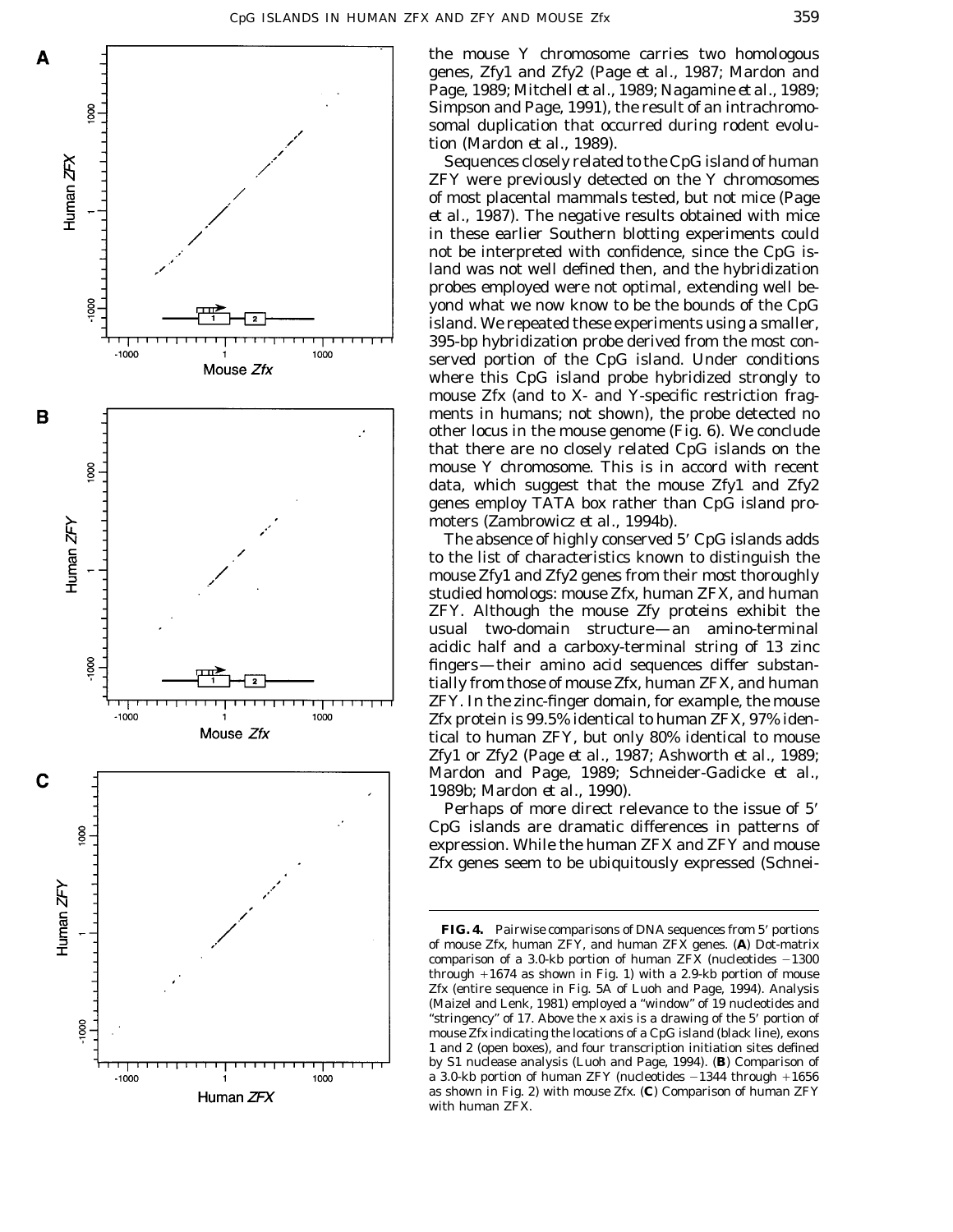| <b>TABLE 1</b> |  |
|----------------|--|
|----------------|--|

|                                       | Human ZFX vs mouse Zfx |                | Human ZFY vs mouse Zfx |                | Human ZFY vs human ZFX |         |
|---------------------------------------|------------------------|----------------|------------------------|----------------|------------------------|---------|
| Domain                                | <b>DNA</b>             | <b>Protein</b> | <b>DNA</b>             | <b>Protein</b> | <b>DNA</b>             | Protein |
| Acidic<br>(exons $5-9$ ) <sup>a</sup> | 955/1072               | 325/359        | 922/1075               | 303/359        | 981/1075               | 319/364 |
|                                       | (89%)                  | $(91\%)$       | (86%)                  | (84%)          | (92%)                  | (88%)   |
| Acidic + nuclear localization         | 141/141                | 47/47          | 138/141                | 46/47          | 138/141                | 46/47   |
| (exon 10)                             | (100%)                 | $(100\%)$      | (98%)                  | (98%)          | (98%)                  | (98%)   |
| Zinc finger                           | 1104/1184              | 391/393        | 1089/1184              | 383/393        | 1124/1184              | 383/393 |
| (exon 11)                             | (93%)                  | (99%)          | (92%)                  | (97%)          | (95%)                  | (97%)   |

**Identity among Human** *ZFX,* **Human** *ZFY,* **and Mouse** *Zfx* **in Coding Regions**

*Note.* Nucleotide and amino acid identities counted after optimal alignment of each pair of sequences; insertions and deletions were not considered. Sources of nucleotide and predicted amino acid sequence: human *ZFX,* Schneider-Gadicke *et al.,* 1989a; mouse *Zfx,* Mardon *et al.,* 1990; human *ZFY,* Page *et al.,* 1987, and Lau and Chan, 1989.

*<sup>a</sup>* Exons numbered as in mouse *Zfx* (Luoh and Page, 1994).

der-Gadicke *et al.,* 1989b; Mardon *et al.,* 1990; Palmer *Interspecies Differences in Methylation of CpG Island et al.,* 1990), mouse *Zfy1* and *Zfy2* appear to be tran- *Parallel Differences in X Inactivation* scribed only in the testes, at least in the adult (Ashworth *et al.,* 1989; Mardon and Page, 1989; Nagamine Most X-linked CpG islands are unmethylated on ac-<br>*et al.,* 1989, 1990). (Evidence of other sites of *Zfy* ex-tive X chromosomes but heavily methylated on inactive pression in mouse embryos has been obtained by RT- X chromosomes (Wolf *et al.,* 1984; Pfeifer *et al.,* 1990; ies; Koopman *et al.,* 1989; Nagamine *et al.,* 1990; Su examined methylation of the mouse *Zfx* and human and Lau, 1992; Zwingman *et al.,* 1993; Zambrowicz *et ZFX* CpG islands. Using the experimental strategy out*al.,* 1994a.) Given that mammalian genes with CpG lined in Fig. 7A, we assayed the methylation status of islands tend to be more widely expressed than those two consecutive *Hpa*II/*Msp*I (CCGG) recognition sites without CpG islands (Larsen *et al.,* 1992), perhaps it in the most highly conserved portion of the CpG island. is not surprising that the loss of the CpG island during *Hpa*II cleaves only when the central CpG dinucleotide mouse *Zfy* evolution would be associated with more is unmethylated, while *Msp*I cleaves the site regardless circumscribed expression. Three other genes known to of methylation status. Mouse and human genomic be associated with a CpG island in human but not in DNAs were digested with *Hpa*II or *Msp*I and used as mouse show restricted expression in both species (Ante- template in PCR reactions with primers flanking the quera and Bird, 1993). two CCGG sites. In principle, only methylated DNA

tive X chromosomes but heavily methylated on inactive Tribioli et al., 1992; Singer-Sam and *Riggs*, 1993). We



**FIG. 5.** Alignment of mouse *Zfx,* human *ZFX,* and human *ZFY* genomic DNA sequences in a region of high similarity. Dots represent identity to *Zfx.* Dashes indicate gaps in one sequence compared with another. Four transcription initiation sites in mouse *Zfx* (Luoh and Page, 1994) are indicated by arrows. Right bracket indicates 3\* boundary of exon 1 in all three genes. Human *ZFX* and *ZFY* nucleotides numbered as in Figs. 1 and 2. Mouse *Zfx* nucleotides numbered as in Fig. 5A of Luoh and Page (1994).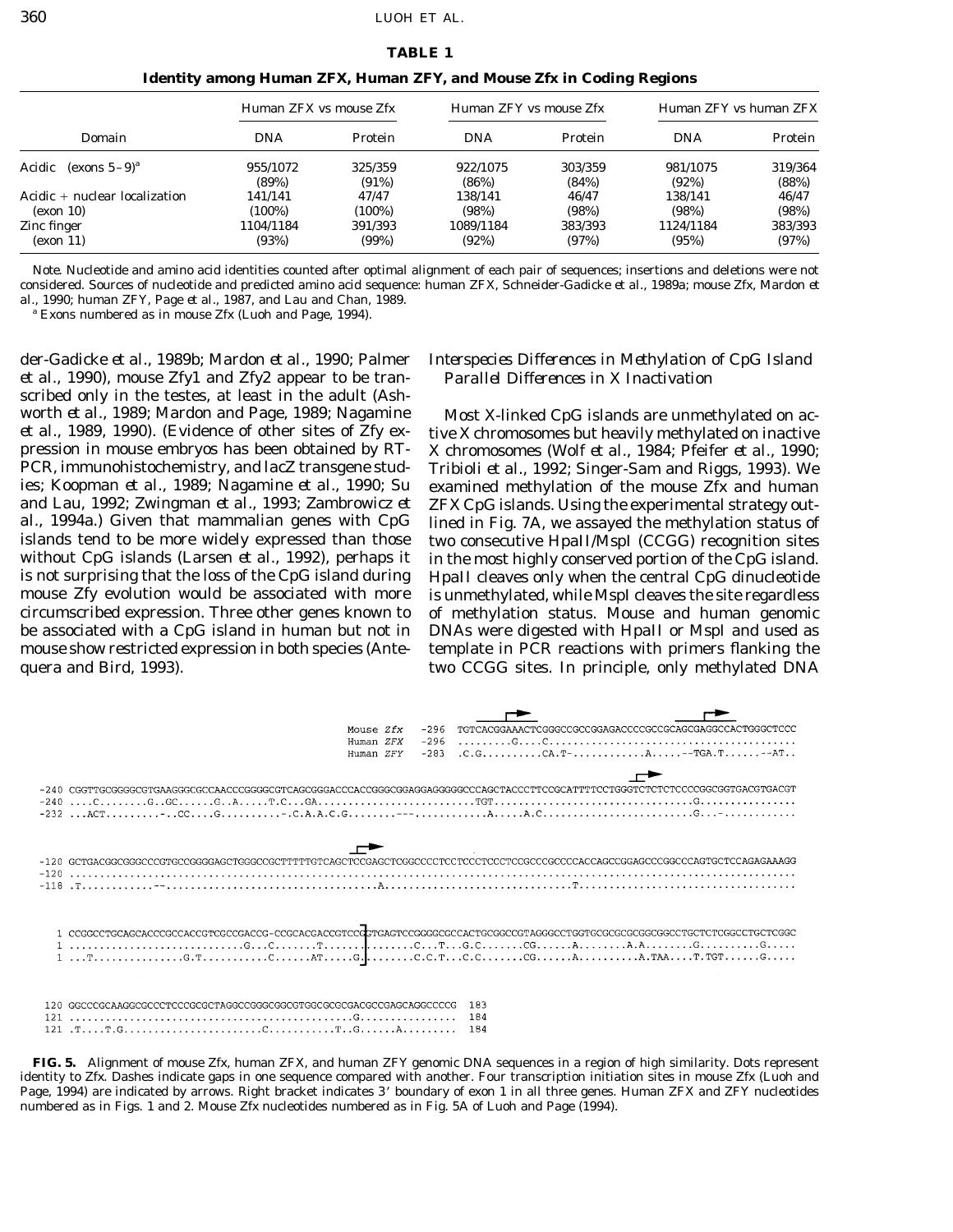

amplification. *ZFX* and *Zfx, RPS4X* and *Rps4, UBE1* and *Ube1x,* dif-

females, little or no amplification was seen after *Hpa*II worth *et al.,* 1991; Kay *et al.,* 1991; Zinn *et al.,* 1991). (or *MspI*) digestion (Figs. 7B and 7C). Since such cells On both issues, speculation has centered on the genes' carry a single, active X chromosome, this indicated that promoters: might the promoters or other regulatory se-

the two sites tested are unmethylated on active X chromosomes in both mouse and human, as one would have predicted. Female DNAs, which derive from cells with one active and one inactive X chromosome, yielded quite different results depending upon the species. As one might have expected (especially given the results of Erickson *et al.,* 1993), amplification was seen after *Hpa*II (but not *Msp*I) digestion of mouse female DNA, indicating the presence of methylated sites, presumably on the inactive X chromosome. The result of greatest interest was the lack of amplification after *Hpa*II digestion of human female DNA, indicating the absence of methylated sites. Thus, for human *ZFX,* the CpG island—or at least the two sites tested—are unmethylated on both active and inactive X chromosomes. We conclude that methylation of the *Zfx/ZFX* CpG island reflects the expression status of the gene rather than the inactivation status of the host chromosome.

**FIG. 6.** A single mouse homolog of human *ZFY* CpG island de-<br>tected by Southern blot analysis. A 395-bp *Bss*HII fragment from a by which *ZFX* and a minority of other X-linked human by which *ZFX* and a minority of other X-linked human human *ZFY* insert of pDP1024 was <sup>32</sup>P-labeled using random oligo-<br>nucleotide primers and hybridized to Southern transfer of male and prime et al. 1979: Migeon et al. 1982: Goodfellow et al. nucleotide primers and hybridized to Southern transfer of male and<br>female mouse genomic DNAs digested with five different restriction<br>endonucleases. Sequencing and restriction mapping of mouse Zfx<br>genomic DNA clones (Luoh 0.9-kb *Pst*I and 3.3-kb *Hin*dIII fragments observed derive from *Zfx.* Schiebel *et al.,* 1993; Slim *et al.,* 1993; Agulnik *et al.,* 1994). Nor is it understood why certain homologous incubated with *Hpa*II should support subsequent PCR genes on the human and mouse X chromosomes, e.g., Using DNAs from mouse XY males or human XYp- fer with respect to inactivation (Adler *et al.,* 1991; Ash-



**FIG. 7.** Male–female and mouse–human differences in methylation of *Zfx/ZFX* CpG islands. Mouse and human genomic DNAs digested with *Hpa*II (H), *Msp*I (M), or *Hin*dIII (C, ''control'') were used as alternate templates in PCR assay (**A**). Locations of *Hpa*II/*Msp*I recognition (CCGG) sites and of PCR primers and hybridization probe (all perfectly complementary to both mouse and human) are indicated; there are no *Hin*dIII sites between the primers. Nucleotides are numbered as in Fig. 5. (**B**) PCR products from three individuals of each species and sex chromosome constitution visualized by ethidium bromide/UV staining after agarose gel electrophoresis. Human XYp- individuals lack the *ZFY* gene but retain *ZFX* (Blagowidow *et al.,* 1989; Cantrell *et al.,* 1989). (**C**) Southern blot autoradiogram of the same gel hybridized with oligonucleotide internal to PCR primers.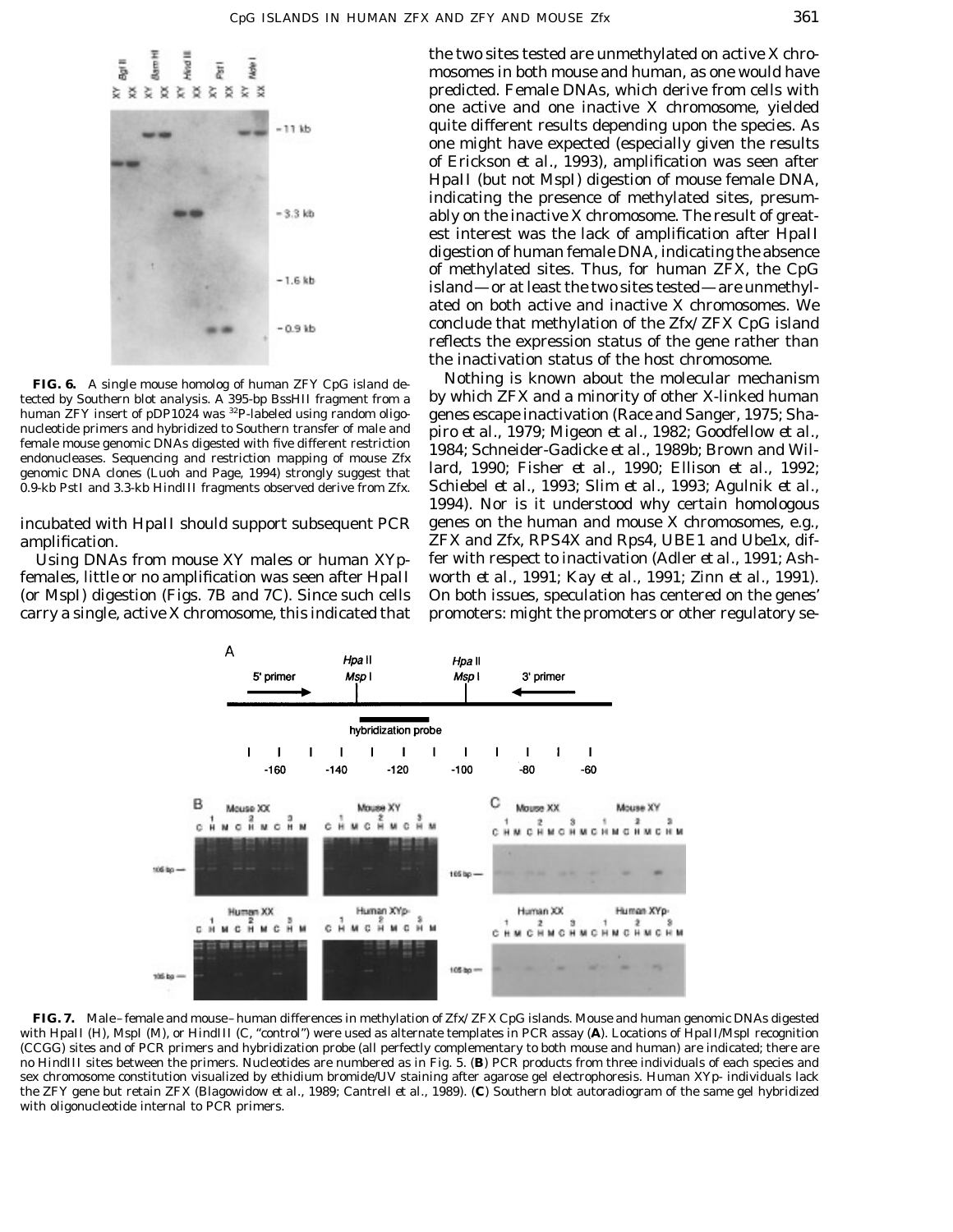quences of genes that escape X inactivation differ in lar analysis of 46,XY females and regional assignment of a new<br>some fundamental way from those that do not (e.g. Y-chromosome-specific probe. Hum. Genet. 83: 88–92. some fundamental way from those that do not (e.g.,<br>Lyon, 1993)? The results presented here do not resolve<br>these difficult questions but may help in structuring<br>experimental approaches to them. Let us consider two<br>experime island displays promoter activity (Luoh and Page, XE7. *Hum. Mol. Genet.* **1:** 691–696. 1994), and it seems likely that this would also be true Erickson, R. P., Zwingman, T., and Ao, A. (1993). Gene expression, of the human  $ZFX$ CnG island. Second, the nucleotide X-inactivation, and methylation during spermat of the human *ZFX* CpG island. Second, the nucleotide X-inactivation, and methylation during spermatogenesis: The cantument of *Zfa, Zfx*, and *Zfy* in mice. *Mol. Reprod. Dev.* 35: 114–120. sequences of the mouse and human CpG islands are<br>remarkably similar (Figs. 4 and 5). If the mouse - hu-<br>man dichotomy with respect to inactivation is due to<br>ity. Addendum. Anal. Biochem. 137: 266–267. differences in regulatory sequences, then those differ- Fisher, E. M. C, Beer-Romero, P., Brown, L. G., Ridley, A., McNeil, ences must either lie outside the CpG island or involve J. A., Lawrence, J. B., Willard, H. F., Bieber, F. R., and Page, rather subtle changes in sequence. Experiments by D. C. (1990). Homologous ribosomal protein genes on the human which to validate or refute these possibilities should X and Y chromosomes: Escape from X inactivation and possible implications for Turner syndrome. *Cell* **63:** 1205–1218. now be considered.

CpG island conservation provided motivation for the present work. We thank Laura Brown for valuable contributions; Robert Dredge Henikoff, S. (1984). Unindirectional digestion with exonuclease III<br>for graphical analysis of CpG content; Adrian Bird for thoughtful creates targeted breakpoi advice; and Paul Bain, Bruce Lahn, Renee Reijo, and Elizabeth Simp- 359. son for comments on the manuscript. This work was supported by the Kay, G. F., Ashworth, A., Penny, G. D., Dunlop, M., Swift, S., Brock-<br>National Institutes of Health. A.R. was supported by a postdoctoral dorff, N., and Ra

- Adler, D. A., Bressler, S. L., Chapman, V. M., Page, D. C., and Distriction and mouse sex determination. *Nature* **342:** 940–942.<br>
teche, C. M. (1991). Inactivation of the *Zfx* gene on the mouse X<br>
chromosome. *Proc. Natl*
- Affara, N. A., Lau, Y. F., Briggs, H., Davey, P., Jones, M. H., Khwaja,<br>
O., Mitchell, M., and Sargent, C. (1994). Report of the first internaine islands as gene markers in the human genome. *Genomics* 13:<br>
tional workshop
- Agulnik, A. I., Mitchell, M. J., Mattei, M.-G., Borsani, G., Avner,<br>P. A., Lerner, J. L., and Bishop, C. E. (1994). A novel X gene with<br>a widely transcribed Y-linked homologue escapes X-inactivation<br>a widely transcribed Y-
- Aissani, B., and Bernardi, G. (1991). CpG islands: Features and dis-<br>tribution in the genomes of vertebrates. Gene 106: 173–183. Lyon, M. F. (1993). Epigenetic inheritance in mammals. Trends<br>Genet. 9: 123–128.
- Antequera, F., and Bird, A. (1993). Number of CpG islands and genes<br>in human and mouse. Proc. Natl. Acad. Sci. USA **90:** 11995–11999. Maizel, J. V., Jr., and Lenk, R. P. (1981). Enhanced graphic matrix<br>A showed A. Scille S
- Ashworth, A., Swift, S., and Affara, N. (1989). Sequence of cDNA for<br>murine *Zfy-1*, a candidate for *Tdy. Nucleic Acids Res.* 17: 2864. *Sci. USA* 78: 7665–7669.<br>Mardon, G., Mosher, R., Disteche, C. M., Nishioka, Y., McLa
- 
- 
- Blagowidow, N., Page, D. C., Huff, D., and Mennuti, M. T. (1989). domain and 13 zinc fingers. *Cell* **56:** 765–770.
- Brown, C. J., and Willard, H. F. (1990). Localization of a gene that *Biol.* **10:** 681–688.
- down for zinc finger? *Nature* **342:** 860–862. **299:** 838–840.
- 

- 
- observations. First, the 5' portion of the mouse Zfx CpG<br>observations. First, the 5' portion of the mouse Zfx CpG<br>Structure and expression of the human pseudoautosomal gene
	-
	-
	-
	- Goodfellow, P., Pym, B., Mohandas, T., and Shapiro, L. J. (1984). The cell surface antigen locus, *MIC2X,* escapes X-inactivation. *Am.* **ACKNOWLEDGMENTS** *J. Hum. Genet.* **36:** 777–782.
	- Hayashida, H., Kuma, K., and Miyata, T. (1992). Interchromosomal We are grateful to Rebecca Mosher, whose studies of *ZFY/ZFX* gene conversion as a possible mechanism for explaining divergence<br>pG island conservation provided motivation for the present work. patterns of *ZFY*-related gen
		- for graphical analysis of CPNA sequencing. Gene 28: 351–
		- enzyme E1. *Nature* **354:** 486–489.
		- **REFERENCES** Koopman, P., Gubbay, J., Collignon, J., and Lovell-Badge, R. (1989). *Zfy* gene expression patterns are not compatible with a primary
			-
			-
	- **67:** 359–402.<br>
	Lau, Y. F., and Chan, K. M. (1989). The putative testis-determining<br>
	ractor and related genes are expressed as discrete-sized transcripts
	- in mouse and human. *Hum. Mol. Genet.* **3:** 879–884. Luoh, S. W., and Page, D. C. (1994). The structure of the *Zfx* gene
		-
		-
- Ashworth, A., Rastan, S., Lovell-Badge, R., and Kay, G. (1991). X<br>
chromosome inactivation may explain the difference in viability of<br>
The sex-determining region of the mouse Y chromosome. *Science*<br>
XO humans and mice. *N* 
	- rrd, A. P. (1986). CpG-rich islands and the function of DNA methyla-<br>tion. *Nature* **321:** 209–213.<br>the mouse Y chromosome encodes a protein with a highly acidic
	- Ullrich–Turner syndrome in an XY temale fetus with deletion of Mardon, G., Luoh, S. W., Simpson, E. M., Gill, G., Brown, L. G., and the sex-deermining portion of the Y chromosome. Am. J. Med. Page, D. C. (1990). Mouse Zfx
- escapes inactivation to the X chromosome proximal short arm: Migeon, B. R., Shapiro, L. J., Norum, R. A., Mohandas, T., Axelman, Implications for X inactivation. Am. J. Hum. Genet. **46:** 273–279. J., and Dabora, R. L. (19 phatase locus on active and inactive human X chromosome. Nature
- Cantrell, M. A., Bicknell, J. N., Pagon, R. A., Page, D. C., Walker, Mitchell, M., Simon, D., Affara, N., Ferguson-Smith, M., Avner, P., D. C., Saal, H. M., Zinn, A. B., and Disteche, C. M. (1989). Molecu- and Bishop, C. (1989). Localization of murine X and autosomal